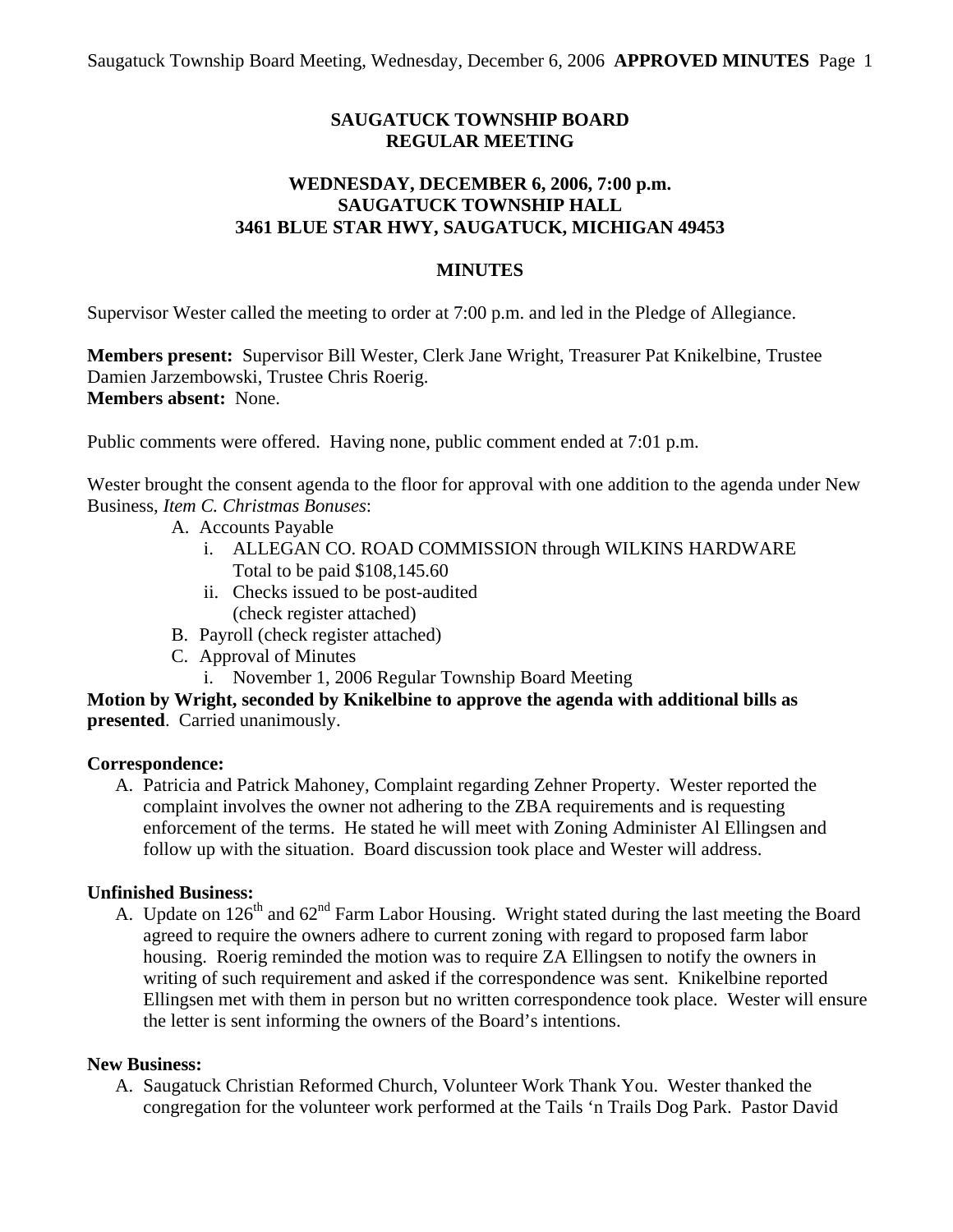VanDerWiele was present and described the "40 Days of Community Service" program that inspired the volunteer work. Board thanked Pastor VanDerWiele and asked him to convey the message back to his congregation.

- B. Proposed Flying J Truck Stop, Discussion Only. Wester stated the proposed development is not in our jurisdiction and although he personally feels a truck stop is not in the best interest for our area, it is not for this governmental body to decide. Wright stated she puts faith in Laketown's Planning Commission, in the same manner she has faith in our own Planning Commission, that they will do what is legally correct. Knikelbine agreed. Roerig stated he feels appropriate quoting a personal opinion, however a governmental body should not make an official proclamation for or against another jurisdiction's decisions. He added if any Saugatuck Township taxpayer has questions they should feel free to come into the office and get them answered. Jarzembowski stated he certainly is not in favor of a truck stop, but agrees as a Board our hands are tied. He added the entire intersection around exit 41 is getting very congested. General discussion took place as to if a traffic light might be installed at Blue Star and  $64<sup>th</sup>$ , and Roerig noted that would be a County Road Commission decision.
- C. Christmas Bonuses. Wright stated historically we have paid \$100 for full time and \$50 for part time employees. Wester asked if there is a recommendation to increase for inflation. Knikelbine and Wright both stated the bonus amount is satisfactory at the present level. Wright recited the 4 full time employees and 1 part time employee that would be eligible. **Motion by Wright, seconded by Knikelbine to approve Christmas bonuses in the amount of \$100 for full time and \$50 for part time employees.** Motion carried unanimously.

## **Committee Reports:**

- A. Planning Commission. Jarzembowski reported on the River's Edge PUD located off of Old Allegan Road that was tabled. He also reported the proposed gas station at exit 36 was tabled for design and entrance issues. Wester thanked the PC Chair and Members for work to date on the "Denison Project" noting maps are available on the web page.
- B. Road Commission. Roerig reported on two upcoming road work orders, noting they were to have been included in the packets. He stated one is for annual dust control and the other is for resurfacing of Bradley Road. He added the process for Bradley Road is to approve the work order, perform the engineering study, hold a public hearing, and then request construction bids. **Motion by Roerig, seconded by Knikelbine to pre-approve both the annual dust control work order and the Bradley Road resurfacing work order after review and authorize the Supervisor and Clerk to sign the same.** Motion carried unanimously. Roerig will attend the annual resurfacing meeting held by the County Road Commission. He also reported receiving numerous compliments on the Old Allegan Road project.
- C. Interurban. Knikelbine reported ridership is up 3% and they approved Christmas bonuses. She also reported the new white bus will be used for the shuttle bus and remain white with some blue striping.
- D. Fire Authority. No report.
- E. Website & Newsletter Update. Wright noted under "Breaking News" it now lists the new office hours County Commissioner Terry Burns will be holding on the third Monday of each month from 1:00 p.m. to 4:00 p.m. to enable citizens the opportunity to come in and talk with him.

Public comment was offered. County Commissioner Terry Burns stated he will be at Laketown Township Hall on the second Monday of each month. Planning Commission Chair Jim Hanson commended the Board on not making recommendations to another jurisdiction. Gerrit Sturrus asked